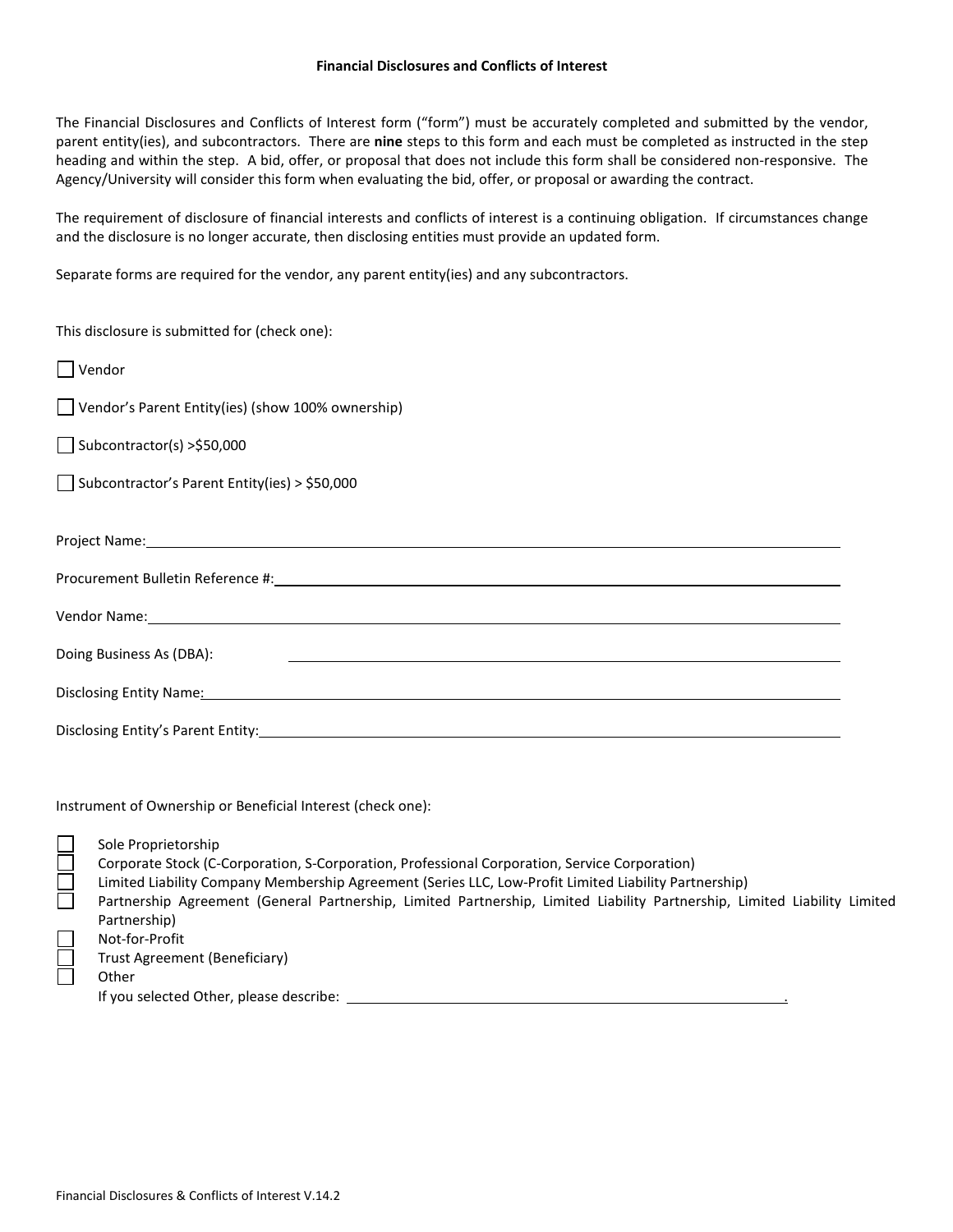| STEP <sub>1</sub>                  |                                                                                                                                                                                                                                                                                                                           |  |  |  |
|------------------------------------|---------------------------------------------------------------------------------------------------------------------------------------------------------------------------------------------------------------------------------------------------------------------------------------------------------------------------|--|--|--|
| SUPPORTING DOCUMENTATION SUBMITTAL |                                                                                                                                                                                                                                                                                                                           |  |  |  |
|                                    | (All vendors complete regardless of annual bid, offer, or contract value)                                                                                                                                                                                                                                                 |  |  |  |
|                                    | (Subcontractors with subcontract annual value of more than \$50,000 must complete)                                                                                                                                                                                                                                        |  |  |  |
|                                    | You must select one of the six options below and select the documentation you are submitting. You must provide the<br>documentation the applicable section requires with this form.                                                                                                                                       |  |  |  |
|                                    | Option 1 - Publicly Traded Entities<br>1.A. Complete Step 2, Option A for each qualifying individual or entity holding any ownership or<br>distributive income share in excess of 5% or an amount greater than 60% (\$106,447.20) of the annual<br>salary of the Governor.<br>OR                                          |  |  |  |
|                                    | 1.B.<br>Attach a copy of the Federal 10-K or provide a web address of an electronic copy of the Federal 10-K,<br>and skip to Step 3.                                                                                                                                                                                      |  |  |  |
|                                    | Option 2 - Privately Held Entities with more than 100 Shareholders<br>Complete Step 2, Option A for each qualifying individual or entity holding any ownership or<br>2.A.<br>distributive income share in excess of 5% or an amount greater than 60% (\$106,447.20) of the annual<br>salary of the Governor.<br><b>OR</b> |  |  |  |
|                                    | 2.B.<br>Complete Step 2, Option A for each qualifying individual or entity holding any ownership share in<br>excess of 5% and attach the information Federal 10-K reporting companies are required to report<br>under 17 CFR 229.401.                                                                                     |  |  |  |
|                                    | Option 3 - All other Privately Held Entities, not including Sole Proprietorships<br>3.A. Complete Step 2, Option A for each qualifying individual or entity holding any ownership or<br>distributive income share in excess of 5% or an amount greater than 60% (\$106,447.20) of the annual<br>salary of the Governor.   |  |  |  |
|                                    | Option 4 - Foreign Entities<br>Complete Step 2, Option A for each qualifying individual or entity holding any ownership or<br>4.A.<br>distributive income share in excess of 5% or an amount greater than 60% (\$106,447.20) of the annual<br>salary of the Governor.<br>OR.                                              |  |  |  |
|                                    | 4.B.<br>Attach a copy of the Securities Exchange Commission Form 20-F or 40-F and skip to Step 3.                                                                                                                                                                                                                         |  |  |  |
|                                    | Option 5 - Not-for-Profit Entities<br>Complete Step 2, Option B.                                                                                                                                                                                                                                                          |  |  |  |
|                                    | Option 6 - Sole Proprietorships<br>Skip to Step 3.                                                                                                                                                                                                                                                                        |  |  |  |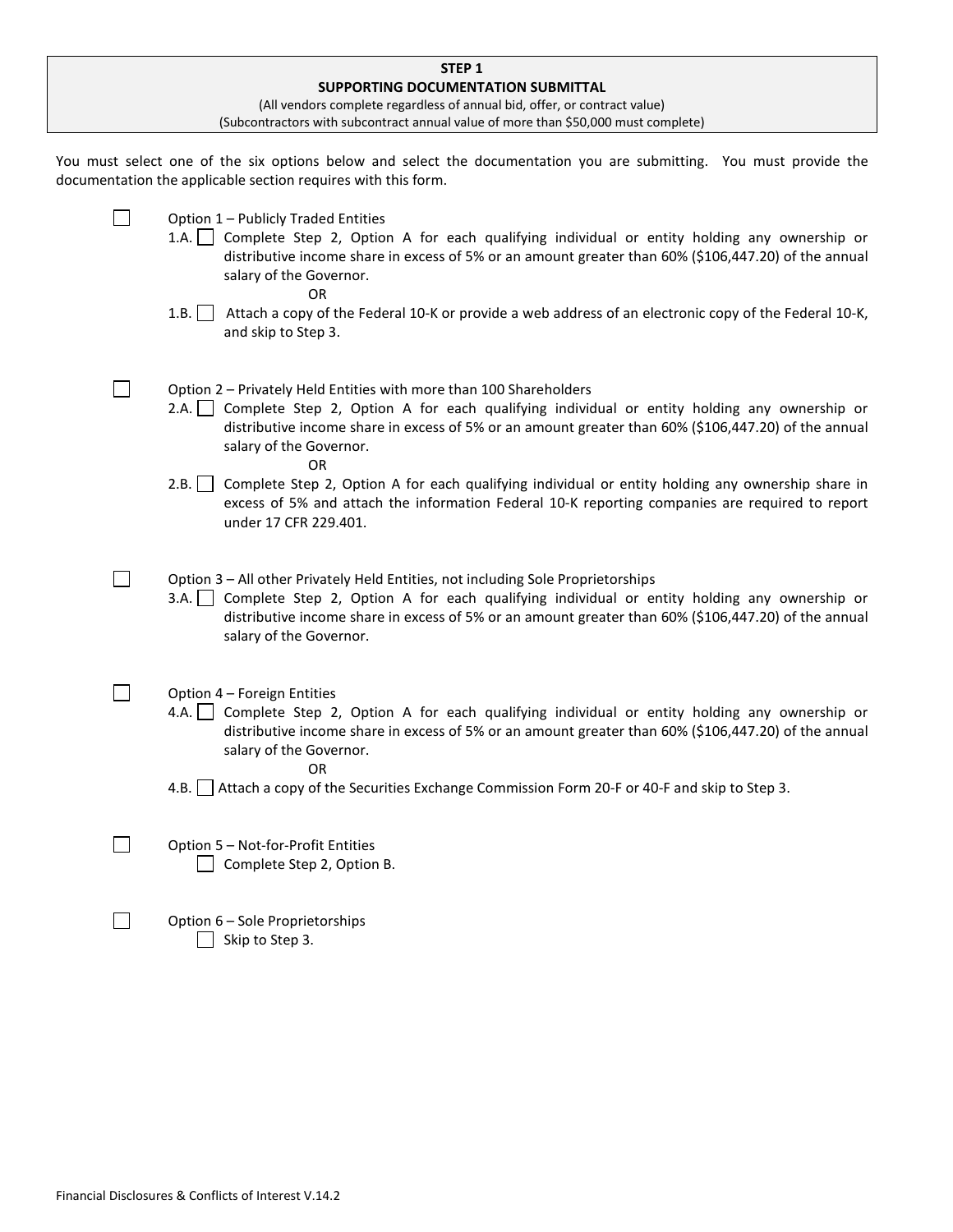## **STEP 2 DISCLOSURE OF FINANCIAL INTEREST OR BOARD OF DIRECTORS**

(All vendors, except sole proprietorships, must complete regardless of annual bid, offer, or contract value) (Subcontractors with subcontract annual value of more than \$50,000 must complete)

Complete **either** Option A (for all entities other than not-for-profits) or Option B (for not-for-profits). Additional rows may be inserted into the tables or an attachment may be provided if needed.

### **OPTION A – Ownership Share and Distributive Income**

**Ownership Share –** If you selected Option 1.A., 2.A., 2.B., 3.A., or 4.A. in Step 1, provide the name and address of each individual or entity and their percentage of ownership if said percentage exceeds 5%, or the dollar value of their ownership if said dollar value exceeds \$106,447.20.

Check here if including an attachment with requested information in a format substantially similar to the format below. **TABLE – X**

| Name | <b>Address</b> | <b>Percentage of Ownership</b> | \$ Value of Ownership |
|------|----------------|--------------------------------|-----------------------|
|      |                |                                |                       |
|      |                |                                |                       |
|      |                |                                |                       |
|      |                |                                |                       |

**Distributive Income –** If you selected Option 1.A., 2.A., 3.A., or 4.A. in Step 1, provide the name and address of each individual or entity and their percentage of the disclosing vendor's total distributive income if said percentage exceeds 5% of the total distributive income of the disclosing entity, or the dollar value of their distributive income if said dollar value exceeds \$106,447.20.

Check here if including an attachment with requested information in a format substantially similar to the format below. **TABLE – Y** 

| Name | <b>Address</b> | % of Distributive<br><b>Income</b> | \$ Value of Distributive Income |
|------|----------------|------------------------------------|---------------------------------|
|      |                |                                    |                                 |
|      |                |                                    |                                 |
|      |                |                                    |                                 |
|      |                |                                    |                                 |

Please certify that the following statements are true.

I have disclosed all individuals or entities that hold an ownership interest of greater than 5% or greater than \$106,447.20.  $\Box$  Yes  $\Box$  No

I have disclosed all individuals or entities that were entitled to receive distributive income in an amount greater than \$106,447.20 or greater than 5% of the total distributive income of the disclosing entity.  $\Box$  Yes  $\Box$  No

#### **OPTION B – Disclosure of Board of Directors (Not-for-Profits)**

If you selected Option 5 in Step 1, list members of your board of directors. Please include an attachment if necessary.

| $TABLE - Z$ |                |  |  |
|-------------|----------------|--|--|
| Name        | <b>Address</b> |  |  |
|             |                |  |  |
|             |                |  |  |
|             |                |  |  |
|             |                |  |  |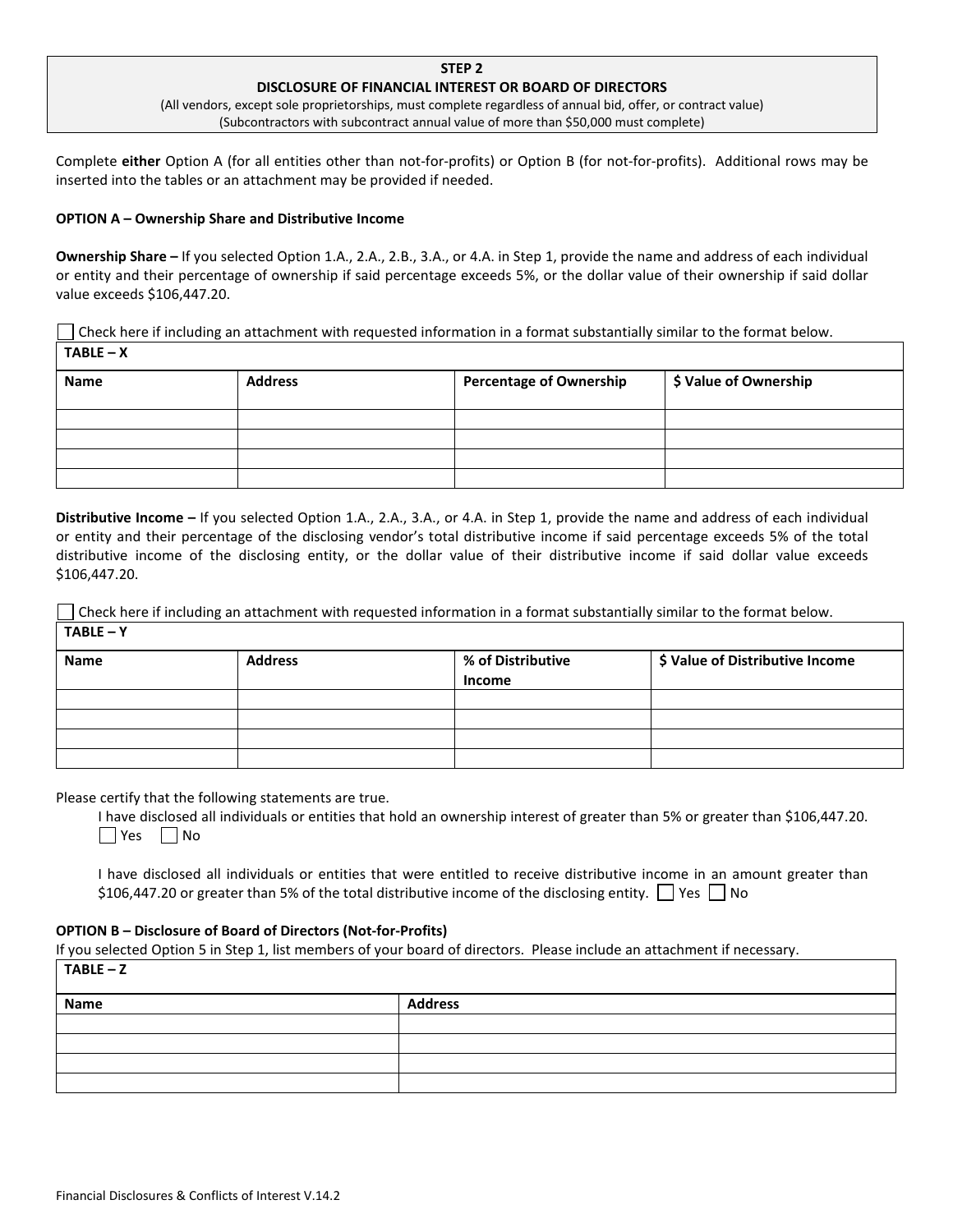# **STEP 3 DISCLOSURE OF LOBBYIST OR AGENT**

(Complete only if bid, offer, or contract has an annual value over \$50,000) (Subcontractors with subcontract annual value of more than \$50,000 must complete)

 $\Box$  Yes  $\Box$  No. Is your company represented by or do you employ a lobbyist required to register under the Lobbyist Registration Act (lobbyist must be registered pursuant to the Act with the Secretary of State) or other agent who is not identified through Step 2, Option A above and who has communicated, is communicating, or may communicate with any State/Public University officer or employee concerning this solicitation? If yes, please identify each lobbyist and agent, including the name and address below.

If you have a lobbyist that does not meet the criteria, then you do not have to disclose the lobbyist's information.

| <b>Name</b> | adrocc<br>Auul 699 | Entity<br>.<br>Disclosing<br>uonsnir |
|-------------|--------------------|--------------------------------------|
|             |                    |                                      |

Describe all costs/fees/compensation/reimbursements related to the assistance provided by each representative lobbyist or other agent to obtain this Agency/University contract:

|    | STEP <sub>4</sub>                                                                                                                                                                                                                                                                                                                 |                      |  |  |
|----|-----------------------------------------------------------------------------------------------------------------------------------------------------------------------------------------------------------------------------------------------------------------------------------------------------------------------------------|----------------------|--|--|
|    | <b>PROHIBITED CONFLICTS OF INTEREST</b>                                                                                                                                                                                                                                                                                           |                      |  |  |
|    | (All vendors must complete regardless of annual bid, offer, or contract value)                                                                                                                                                                                                                                                    |                      |  |  |
|    | (Subcontractors with subcontract annual value of more than \$50,000 must complete)                                                                                                                                                                                                                                                |                      |  |  |
|    | Step 4 must be completed for each person disclosed in Step 2, Option A and for sole proprietors identified in Step 1, Option 6<br>above. Please provide the name of the person for which responses are provided:                                                                                                                  |                      |  |  |
| 1. | Do you hold or are you the spouse or minor child who holds an elective office in the State of<br>Illinois or hold a seat in the General Assembly?                                                                                                                                                                                 | Yes     No           |  |  |
| 2. | Have you, your spouse, or minor child been appointed to or employed in any offices or agencies<br>of State government and receive compensation for such employment in excess of 60%<br>(\$106,447.20) of the salary of the Governor?                                                                                              | $Yes \mid No$        |  |  |
| 3. | Are you or are you the spouse or minor child of an officer or employee of the Capital<br>Development Board or the Illinois Toll Highway Authority?                                                                                                                                                                                | Yes    No            |  |  |
| 4. | Have you, your spouse, or an immediate family member who lives in your residence currently or<br>who lived in your residence within the last 12 months been appointed as a member of a board,<br>commission, authority, or task force authorized or created by State law or by executive order of<br>the Governor?                | $Yes \mid \text{No}$ |  |  |
| 5. | If you answered yes to any question in 1-4 above, please answer the following: Do you, your<br>spouse, or minor child receive from the vendor more than 7.5% of the vendor's total distributable<br>income or an amount of distributable income in excess of the salary of the Governor<br>(\$177,412.00)?                        | Yes  <br>No          |  |  |
| 6. | If you answered yes to any question in 1-4 above, please answer the following: Is there a<br>combined interest of self with spouse or minor child more than 15% in the aggregate of the<br>vendor's distributable income or an amount of distributable income in excess of two times the<br>salary of the Governor(\$354,824.00)? | Yes<br><b>No</b>     |  |  |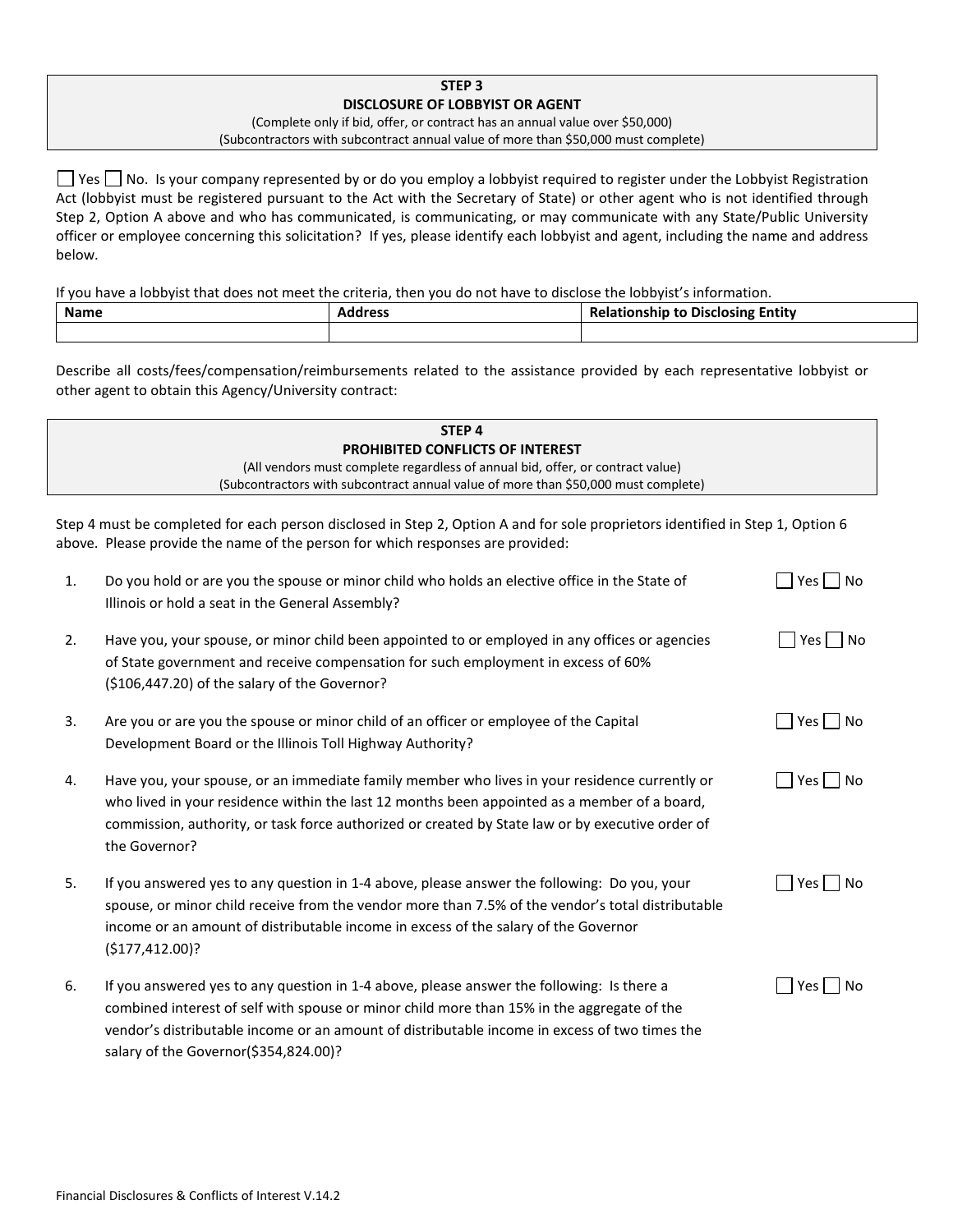|        | STEP <sub>5</sub>                                                                                                                                                                                                                                                                                                                                                                                                                    |                                           |
|--------|--------------------------------------------------------------------------------------------------------------------------------------------------------------------------------------------------------------------------------------------------------------------------------------------------------------------------------------------------------------------------------------------------------------------------------------|-------------------------------------------|
|        | POTENTIAL CONFLICTS OF INTEREST RELATING TO PERSONAL RELATIONSHIPS                                                                                                                                                                                                                                                                                                                                                                   |                                           |
|        | (Complete only if bid, offer, or contract has an annual value over \$50,000)                                                                                                                                                                                                                                                                                                                                                         |                                           |
|        | (Subcontractors with subcontract annual value of more than \$50,000 must complete)                                                                                                                                                                                                                                                                                                                                                   |                                           |
| above. | Step 5 must be completed for each person disclosed in Step 2, Option A and for sole proprietors identified in Step 1, Option 6                                                                                                                                                                                                                                                                                                       |                                           |
|        | Please provide the name of the person for which responses are provided:                                                                                                                                                                                                                                                                                                                                                              |                                           |
| 1.     | Do you currently have, or in the previous 3 years have you had State employment, including<br>contractual employment of services?                                                                                                                                                                                                                                                                                                    | $Yes \tN$                                 |
| 2.     | Has your spouse, father, mother, son, or daughter, had State employment, including contractual<br>employment for services, in the previous 2 years?                                                                                                                                                                                                                                                                                  | Yes   No                                  |
| 3.     | Do you hold currently or have you held in the previous 3 years elective office of the State of<br>Illinois, the government of the United States, or any unit of local government authorized by the<br>Constitution of the State of Illinois or the statutes of the State of Illinois?                                                                                                                                                | $\Box$ Yes $\Box$ No                      |
| 4.     | Do you have a relationship to anyone (spouse, father, mother, son, or daughter) holding elective<br>office currently or in the previous 2 years?                                                                                                                                                                                                                                                                                     | $Yes \bigsqcup No$                        |
| 5.     | Do you hold or have you held in the previous 3 years any appointive government office of the<br>State of Illinois, the United States of America, or any unit of local government authorized by the<br>Constitution of the State of Illinois or the statutes of the State of Illinois, which office entitles the<br>holder to compensation in excess of expenses incurred in the discharge of that office?                            | $\Box$ Yes $\Box$ No                      |
| 6.     | Do you have a relationship to anyone (spouse, father, mother, son, or daughter) holding<br>appointive office currently or in the previous 2 years?                                                                                                                                                                                                                                                                                   | $\Box$ Yes $\Box$ No                      |
| 7.     | Do you currently have or in the previous 3 years had employment as or by any registered lobbyist<br>of the State government?                                                                                                                                                                                                                                                                                                         | $Yes \mid No$<br>$\overline{\phantom{a}}$ |
| 8.     | Do you currently have or in the previous 2 years had a relationship to anyone (spouse, father,<br>mother, son, or daughter) that is or was a registered lobbyist?                                                                                                                                                                                                                                                                    | $\vert$ Yes $\vert$ No                    |
| 9.     | Do you currently have or in the previous 3 years had compensated employment by any registered<br>election or re-election committee registered with the Secretary of State or any county clerk in the<br>State of Illinois, or any political action committee registered with either the Secretary of State or<br>the Federal Board of Elections?                                                                                     | $\Box$ Yes $\Box$ No                      |
| 10.    | Do you currently have or in the previous 2 years had a relationship to anyone (spouse, father,<br>mother, son, or daughter) who is or was a compensated employee of any registered election or<br>reelection committee registered with the Secretary of State or any county clerk in the State of<br>Illinois, or any political action committee registered with either the Secretary of State or the<br>Federal Board of Elections? | $\Box$ Yes $\Box$ No                      |

# **STEP 6 EXPLANATION OF AFFIRMATIVE RESPONSES**

(All vendors must complete regardless of annual bid, offer, or contract value)

(Subcontractors with subcontract annual value of more than \$50,000 must complete)

If you answered "Yes" in Step 4 or Step 5, please provide on an additional page a detailed explanation that includes, but is not limited to the name, salary, State agency or university, and position title of each individual.